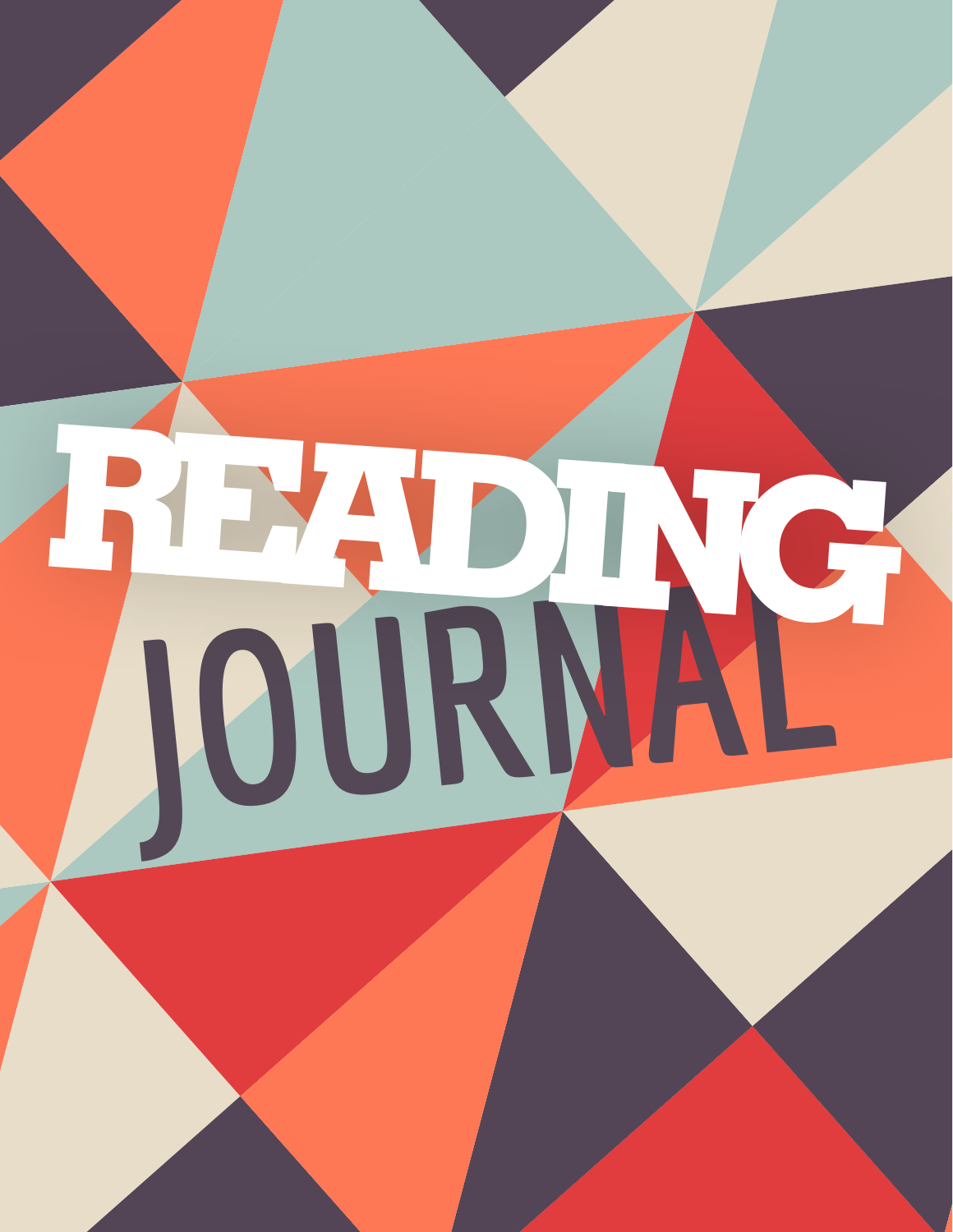# **DEAR READERS & WRITERS**

By now, you've discovered a new excellent collection of books for your indulgence all year long. But don't stop there! Visit your local library to find so many books your head will spin. And when you find that one book that really speaks your language, share it with your friends and compare thoughts. Why not enjoy all the fine luxuries of reading every day? **If you're ready to live on the wild side, be sure to check these writing goals off your list:**



You'll also notice that you're getting this nifty journal for your writing pleasure. Let's be real-if you want to be a better reader, you have to get the hang of the connection between reading and writing. All the best readers take notes and reflect through writing in order to reach new depths of understanding. How deep can you go? Don't stop with this journal! **Here are some writing goals:**



Remember, hang out with your friends, find new hobbies, and dive into your own interests outside of school; but don't forget how reading can be a part of each of those things, too.

**ENJOY!**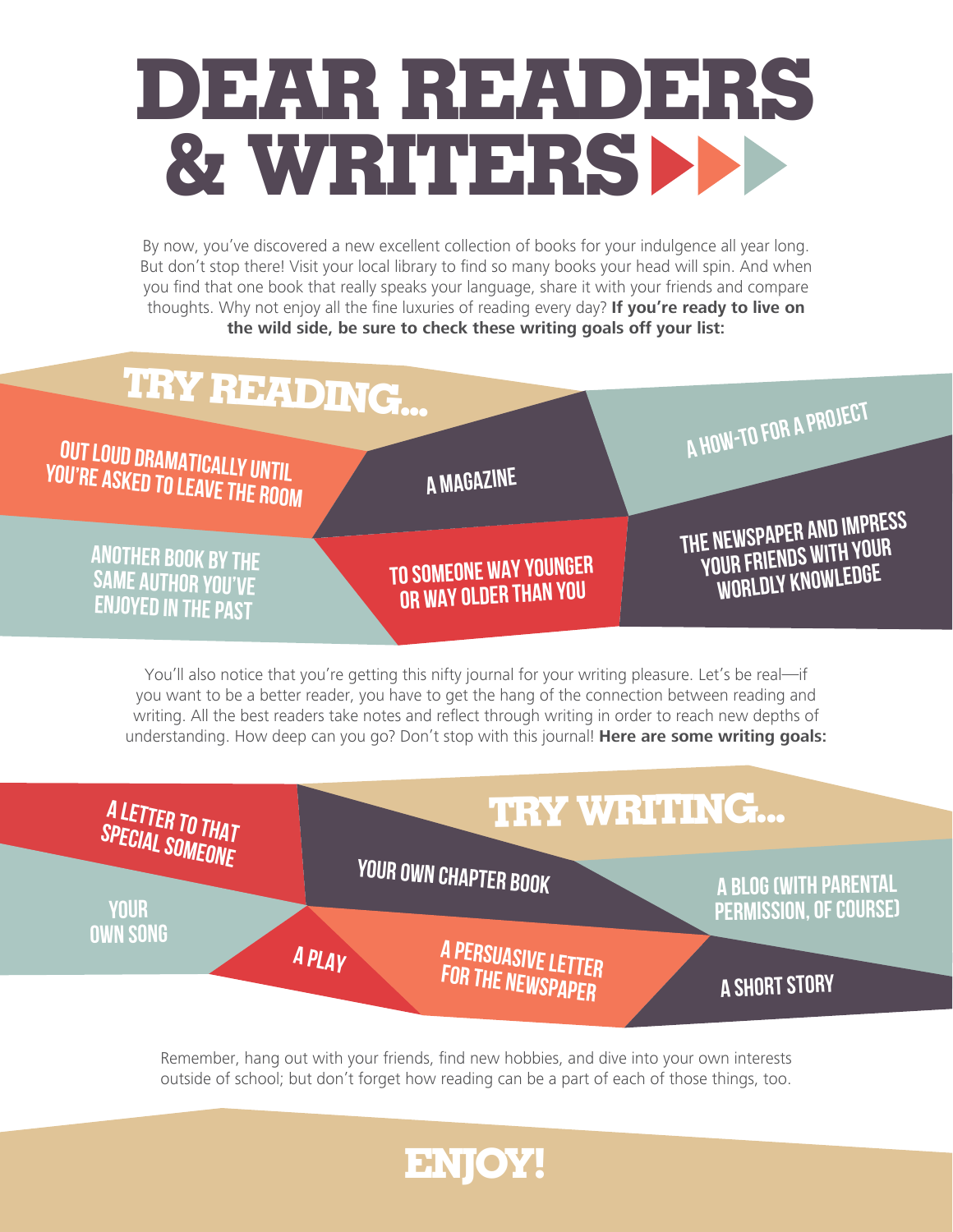# **INFORMATIONAL TEXT**

Reading and responding to a variety of text types is important as you grow as a reader and writer. Informational texts include biographies, autobiographies, and books about history, science, art, and geography.

### **After reading an informational text:**

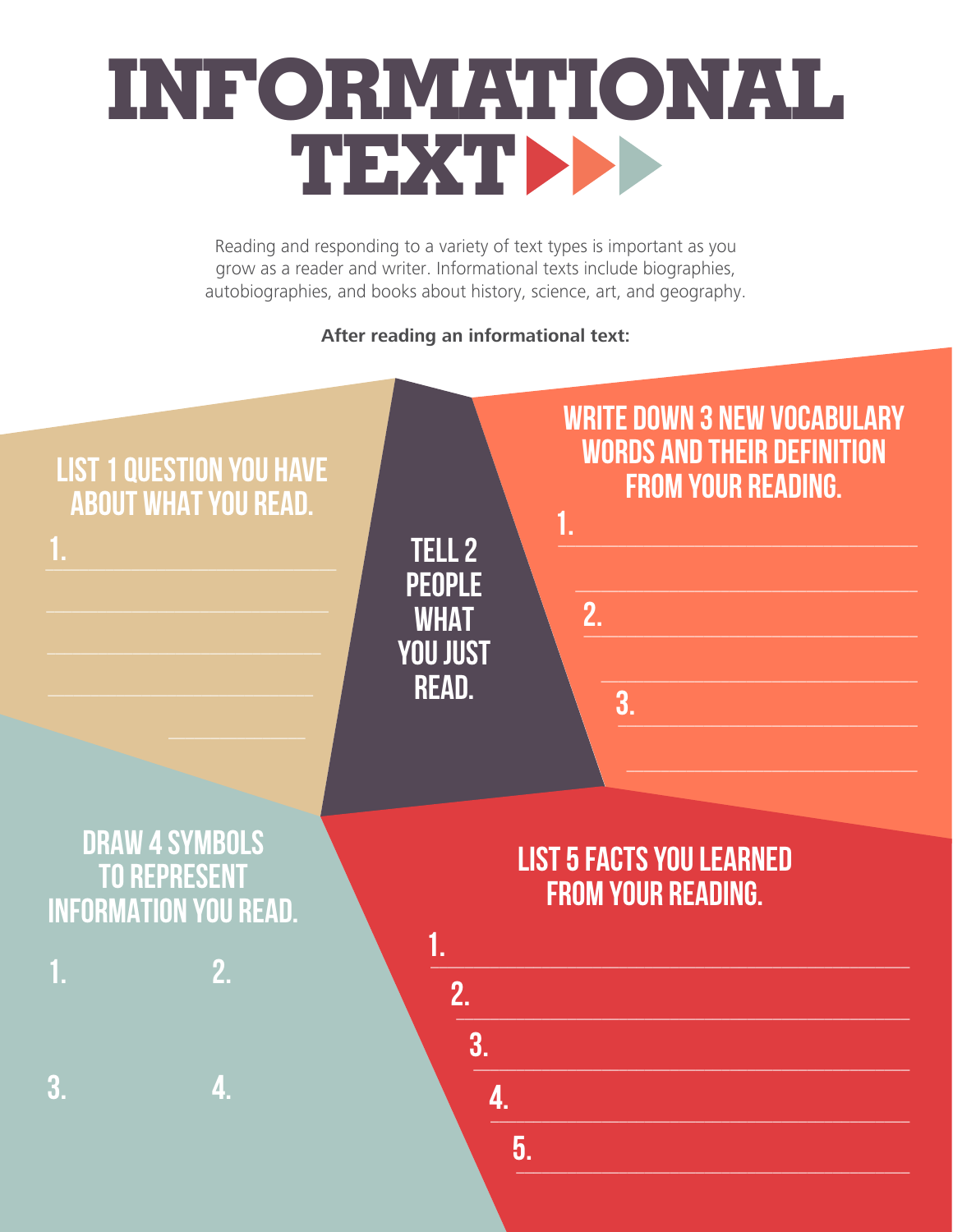

Identifying the main ideas and supporting details are building blocks for improving your reading comprehension and writing skills. **Choose a text and write 3 main ideas. Each main idea needs to have at least 3 supporting details.**



## **SUMMARIZE**

Using your notes above, write a brief summary of the text. Each word you write is \$0.10 and your summary should be no more than \$2.00 total.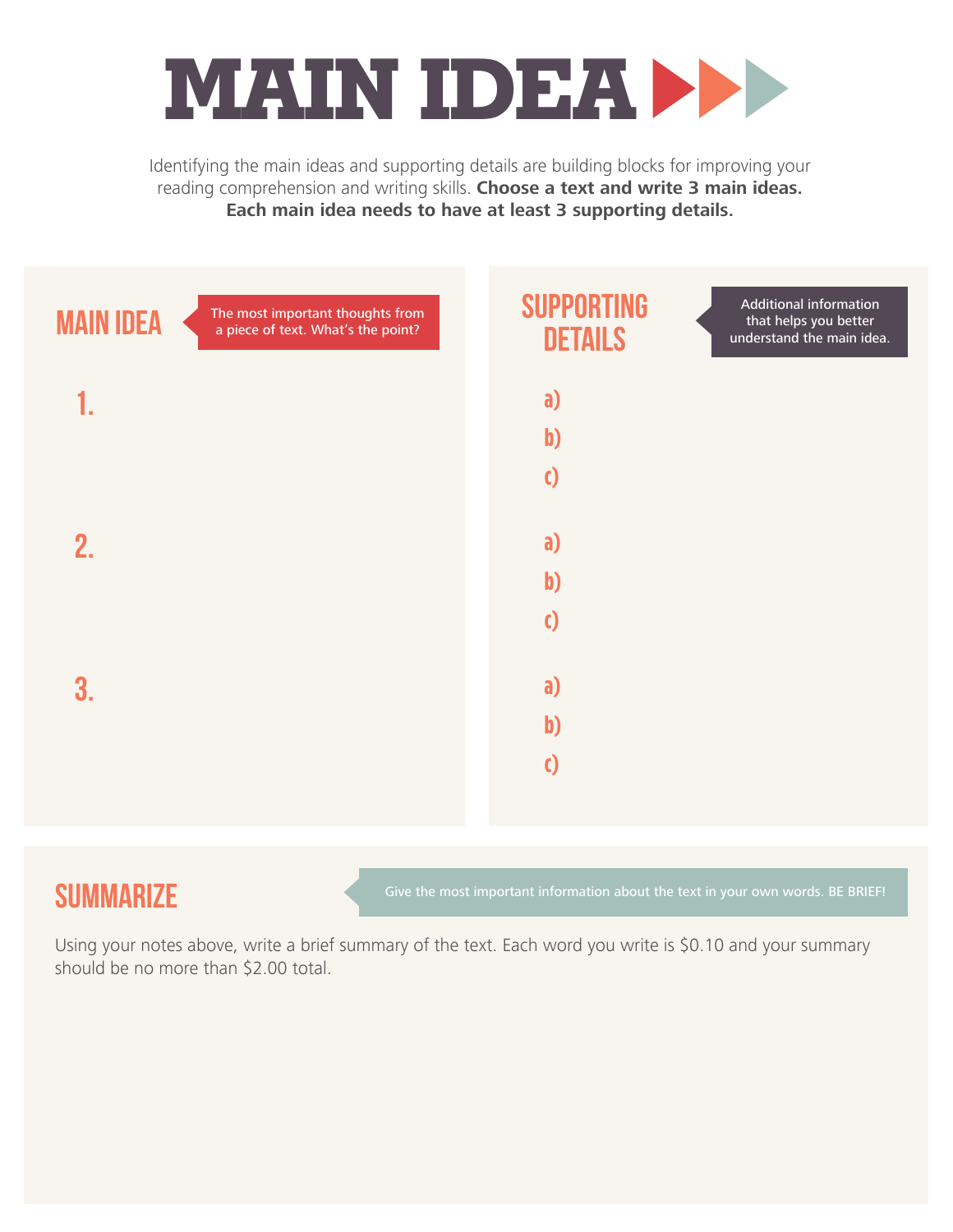# **PRESENTATION**

TED Talks are short powerful presentations used to spread insightful new ideas. **Visit TED.com to view examples, and then plan your own talk based on your own reading and research.**

| <b>GUIDELINES</b>                                                                                                                                                                                                                                                                                                     |                                             | <b>PLAN</b>                             |  |
|-----------------------------------------------------------------------------------------------------------------------------------------------------------------------------------------------------------------------------------------------------------------------------------------------------------------------|---------------------------------------------|-----------------------------------------|--|
| • Length: 6-10 minutes<br>• Present on a big idea that showcases your new and unique<br>perspective.<br>• Display your curiosity and passion for the topic.<br>• Perform your talk as if you're telling a story.<br>• Don't be afraid to use a touch of humor.<br>• TALK to your audience. (Don't read from a paper!) |                                             | Introduction and main idea<br>(thesis): |  |
| <b>PREPARE</b>                                                                                                                                                                                                                                                                                                        |                                             | Point 1:                                |  |
| Use the T-chart below to take notes. Left column: Record facts from<br>a nonfiction book. Right column: Record your own thoughts and<br>experiences pertaining to those facts, along with any further research you<br>conduct at the library.                                                                         |                                             |                                         |  |
| <b>Interesting facts/ideas:</b>                                                                                                                                                                                                                                                                                       | My thoughts/questions/<br>further research: | Point 2:                                |  |
|                                                                                                                                                                                                                                                                                                                       |                                             | Point 3:                                |  |
|                                                                                                                                                                                                                                                                                                                       |                                             |                                         |  |
|                                                                                                                                                                                                                                                                                                                       |                                             | <b>Conclusion:</b>                      |  |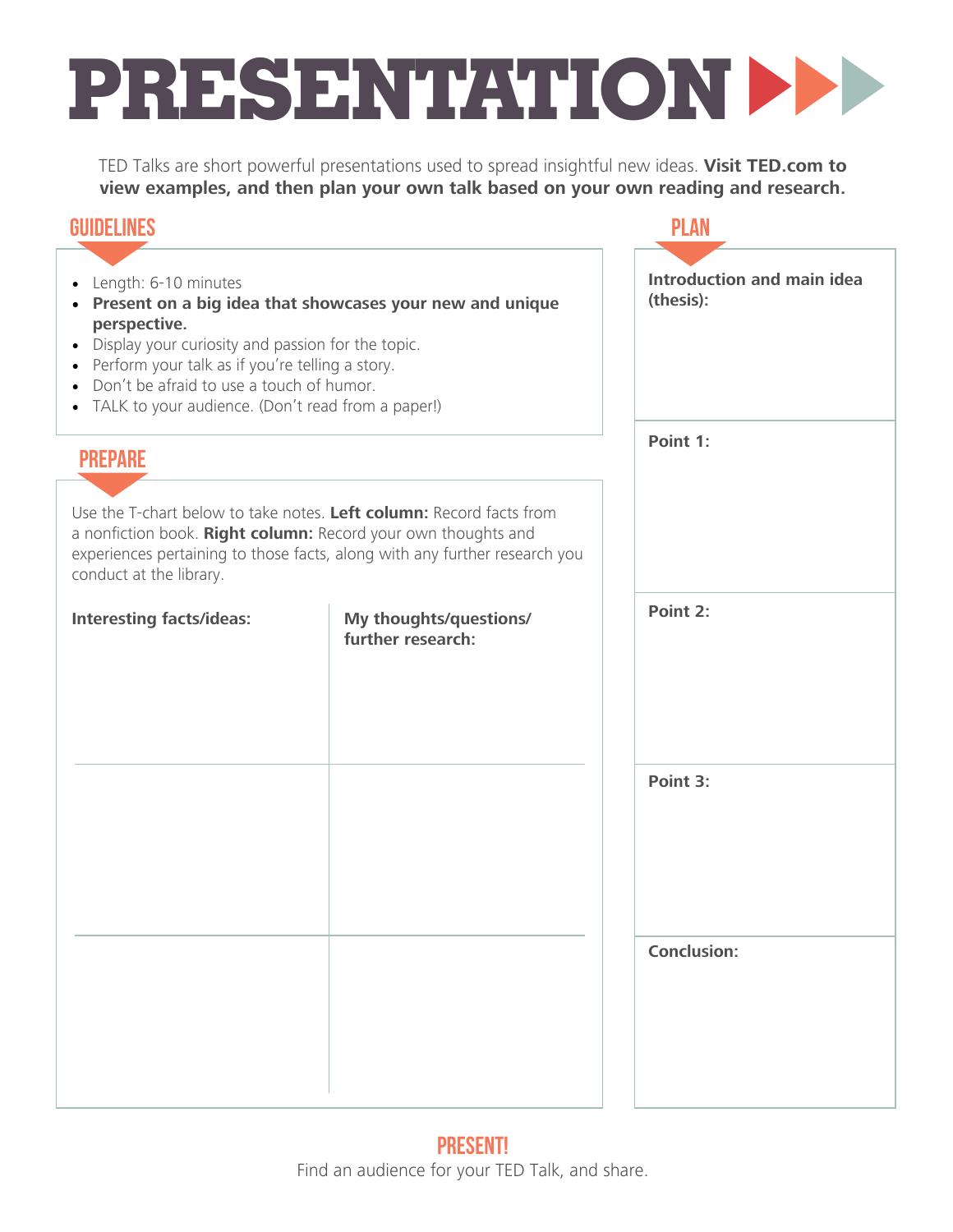

Reading and responding to a variety of text types is important as you grow as a reader and writer. Literature includes stories, dramas, and poetry.

**After reading a piece of literature, rewrite part of the text as a Twitter conversation with the characters or author. Here is an example from the book** *Holes* **following the Twitter guidelines of using 140 characters or less.**

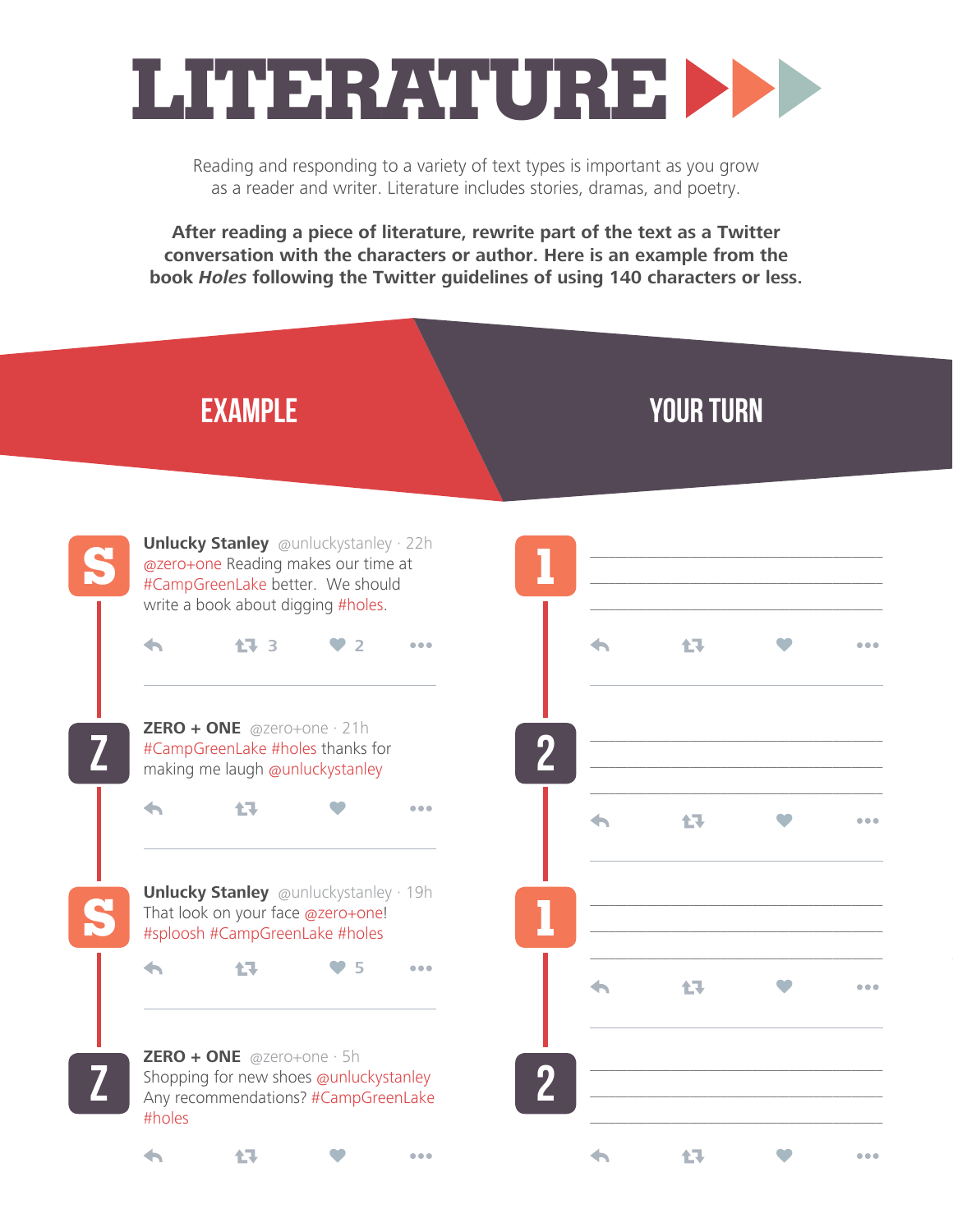# STORY MAP >>>

Use a graphic organizer tool to improve your reading comprehension. **Map out, identify, and analyze significant components of a text here.**

| <b>TITLE</b>              |  |
|---------------------------|--|
| <b>MAJOR CHARACTER(S)</b> |  |
| <b>MINOR CHARACTER(S)</b> |  |



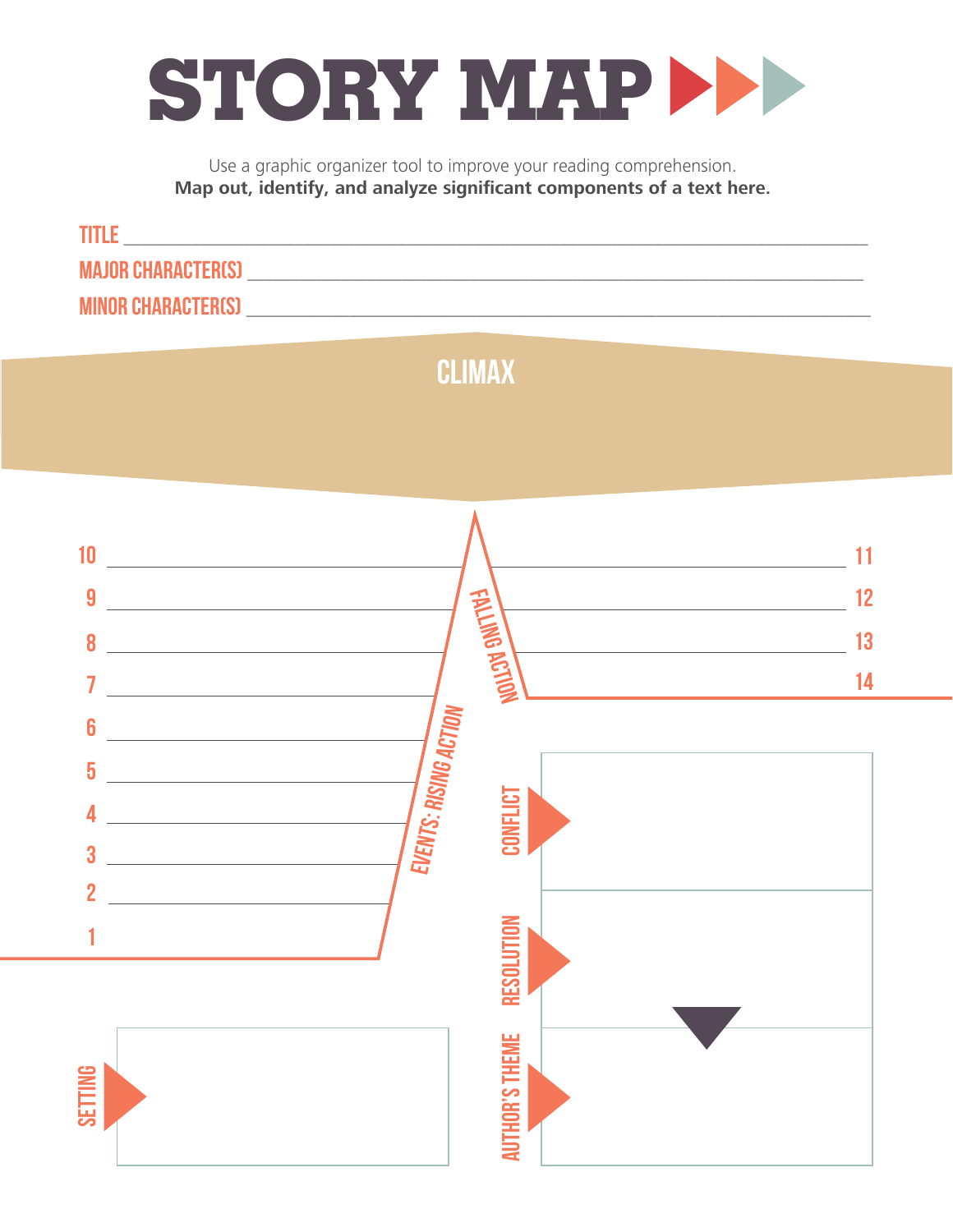## **CHARACTERIZATION**

## **WHAT DOES THE CHARACTER…**



Pretending that you're this character and using your notes above, on another piece of paper, write a letter to another character in the story explaining your actions or thoughts/ feelings at the end of the book. Don't forget to use evidence from the text.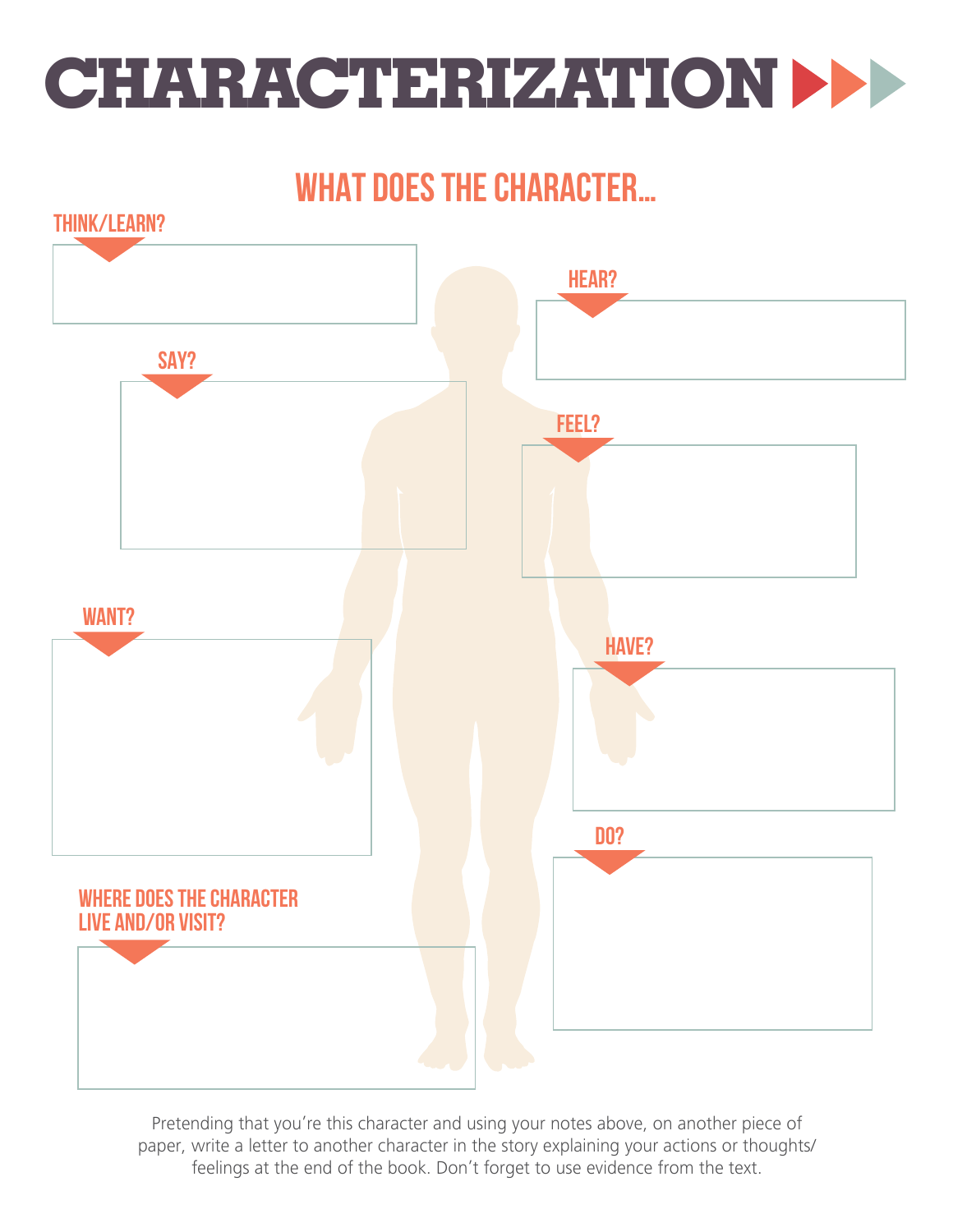

Choose a novel you read this summer with a theme that particularly resonates with you. **Draw a character's Instagram feed throughout the book, only choosing moments that represent a theme. Below the picture, include hashtags representing how that moment portrays the theme.**



**Define a theme of your novel, and explain how it develops throughout the book. Refer to specific moments in the novel (text evidence):**

\_\_\_\_\_\_\_\_\_\_\_\_\_\_\_\_\_\_\_\_\_\_\_\_\_\_\_\_\_\_\_\_\_\_\_\_\_\_\_\_\_\_\_\_\_\_\_\_\_\_\_\_\_\_\_\_\_\_\_\_\_\_\_\_\_\_\_\_\_\_\_\_\_\_\_\_\_\_\_\_\_\_\_\_\_\_\_\_\_\_\_\_\_\_

\_\_\_\_\_\_\_\_\_\_\_\_\_\_\_\_\_\_\_\_\_\_\_\_\_\_\_\_\_\_\_\_\_\_\_\_\_\_\_\_\_\_\_\_\_\_\_\_\_\_\_\_\_\_\_\_\_\_\_\_\_\_\_\_\_\_\_\_\_\_\_\_\_\_\_\_\_\_\_\_\_\_\_\_\_\_\_\_\_\_\_\_\_\_

\_\_\_\_\_\_\_\_\_\_\_\_\_\_\_\_\_\_\_\_\_\_\_\_\_\_\_\_\_\_\_\_\_\_\_\_\_\_\_\_\_\_\_\_\_\_\_\_\_\_\_\_\_\_\_\_\_\_\_\_\_\_\_\_\_\_\_\_\_\_\_\_\_\_\_\_\_\_\_\_\_\_\_\_\_\_\_\_\_\_\_\_\_\_

\_\_\_\_\_\_\_\_\_\_\_\_\_\_\_\_\_\_\_\_\_\_\_\_\_\_\_\_\_\_\_\_\_\_\_\_\_\_\_\_\_\_\_\_\_\_\_\_\_\_\_\_\_\_\_\_\_\_\_\_\_\_\_\_\_\_\_\_\_\_\_\_\_\_\_\_\_\_\_\_\_\_\_\_\_\_\_\_\_\_\_\_\_\_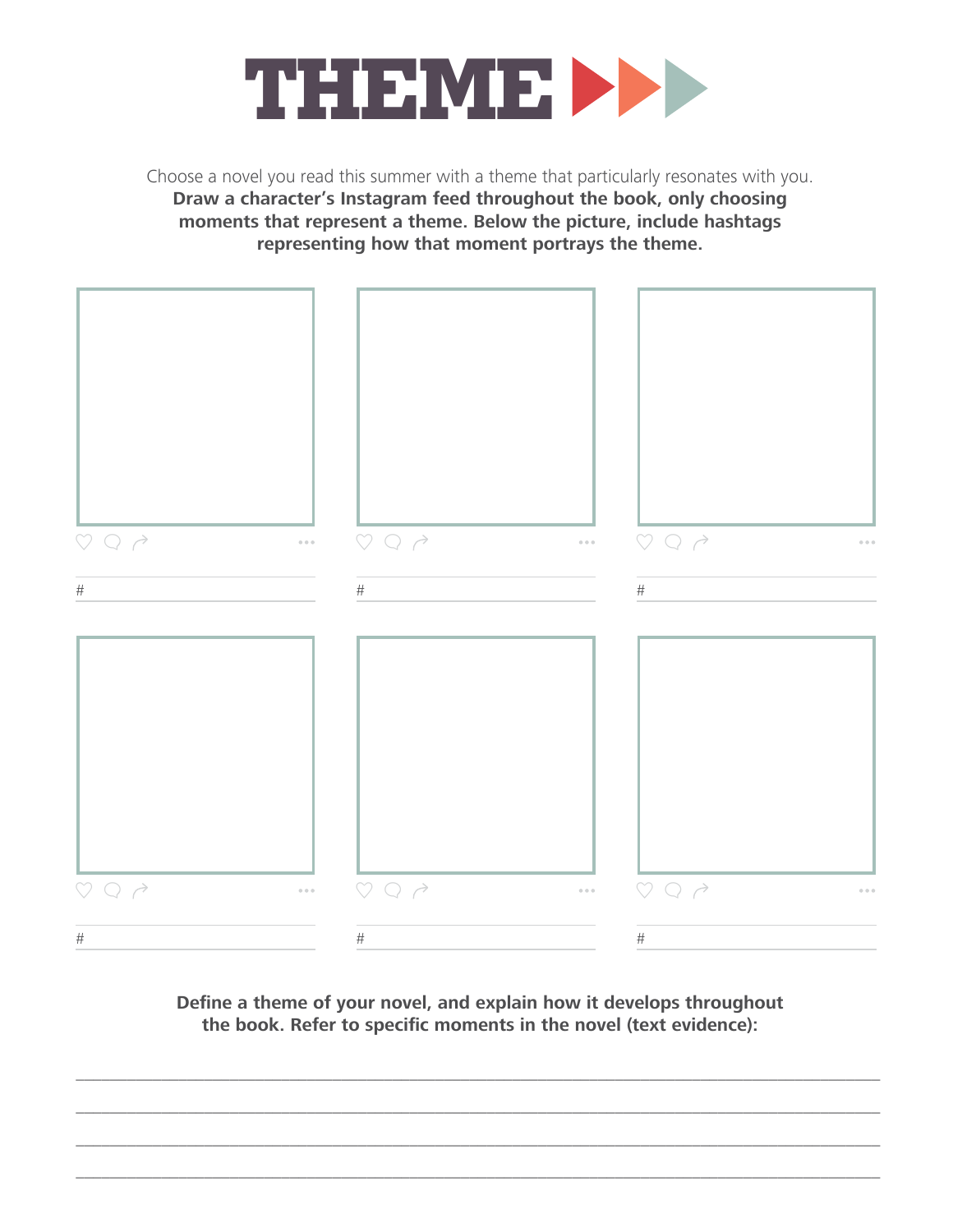

Throughout your life, you are comparing and contrasting things (eating at home or eating out!), but being asked to identify specific similarities and differences through analysis and writing requires practice!

#### **Use the Top Hat Organizer below to summarize and review critical similarities and differences between two characters or two books.**



### **DRAWING CONCLUSIONS**

Based on the above information, are the two characters/books more alike or different? Explain your response.

**\_\_\_\_\_\_\_\_\_\_\_\_\_\_\_\_\_\_\_\_\_\_\_\_\_\_\_\_\_\_\_\_\_\_\_\_\_\_\_\_\_\_\_\_\_\_\_\_\_\_\_\_\_\_\_\_\_\_\_\_\_\_\_\_\_\_\_\_\_\_\_\_\_\_\_\_\_\_\_\_\_\_\_\_\_\_\_\_\_\_\_\_\_\_\_\_\_\_\_\_\_\_\_\_\_\_\_\_\_\_\_\_\_\_\_\_\_\_\_\_\_\_\_\_\_\_\_\_\_\_\_\_\_**

**\_\_\_\_\_\_\_\_\_\_\_\_\_\_\_\_\_\_\_\_\_\_\_\_\_\_\_\_\_\_\_\_\_\_\_\_\_\_\_\_\_\_\_\_\_\_\_\_\_\_\_\_\_\_\_\_\_\_\_\_\_\_\_\_\_\_\_\_\_\_\_\_\_\_\_\_\_\_\_\_\_\_\_\_\_\_\_\_\_\_\_\_\_\_\_\_\_\_\_\_\_\_\_\_\_\_\_\_\_\_\_\_\_\_\_\_\_\_\_\_\_\_\_\_\_\_\_\_\_\_\_\_\_**

**\_\_\_\_\_\_\_\_\_\_\_\_\_\_\_\_\_\_\_\_\_\_\_\_\_\_\_\_\_\_\_\_\_\_\_\_\_\_\_\_\_\_\_\_\_\_\_\_\_\_\_\_\_\_\_\_\_\_\_\_\_\_\_\_\_\_\_\_\_\_\_\_\_\_\_\_\_\_\_\_\_\_\_\_\_\_\_\_\_\_\_\_\_\_\_\_\_\_\_\_\_\_\_\_\_\_\_\_\_\_\_\_\_\_\_\_\_\_\_\_\_\_\_\_\_\_\_\_\_\_\_\_\_**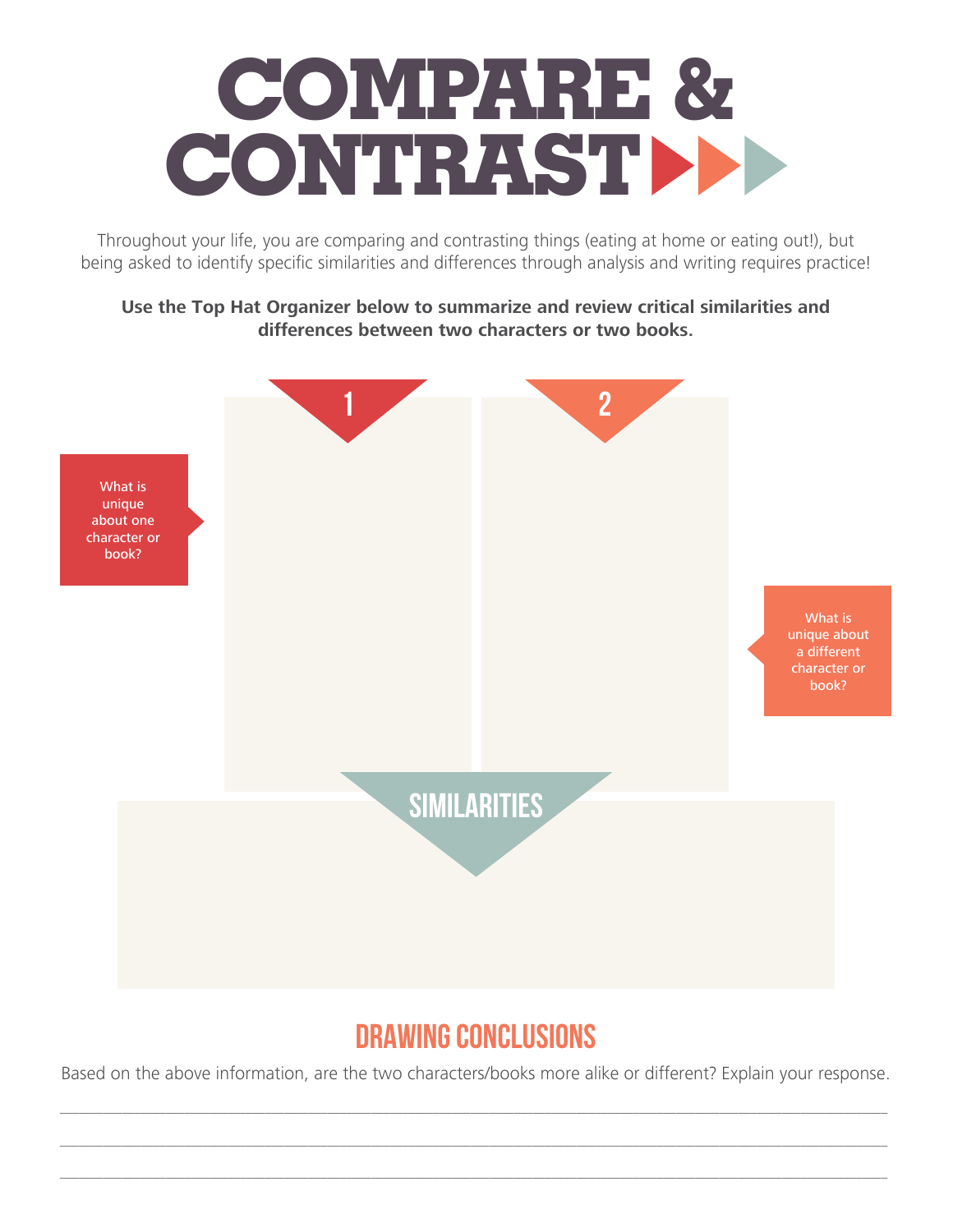# **BOOK REVIEW**

This page is for planning a book review on any book you read this summer. Since this is prewriting, don't worry about complete sentences. **Your end goal is to write an article explaining why you would or would not recommend this book to other readers.**

|                                                                                                                                                                                       | One of the first sentences of your article should mention the<br>title of the book, the date it was published, and the author.                                                                                                                                                                                                                                                              |                  | Fill in how many stars out of<br>5 you give this book!                                                                                                                 |
|---------------------------------------------------------------------------------------------------------------------------------------------------------------------------------------|---------------------------------------------------------------------------------------------------------------------------------------------------------------------------------------------------------------------------------------------------------------------------------------------------------------------------------------------------------------------------------------------|------------------|------------------------------------------------------------------------------------------------------------------------------------------------------------------------|
| After you name the book,<br>plan on summarizing what<br>happened in the book.<br>Then, introduce your main<br>argument: Did you like it<br>or not, and what's your<br>biggest reason? | <b>Introduction, Book Summary, Main Argument:</b>                                                                                                                                                                                                                                                                                                                                           |                  |                                                                                                                                                                        |
|                                                                                                                                                                                       | Here you can plan what you like or dislike about the book. Are the characters realistic? Does the author use captivating language?<br>Is the ending what you hoped for? Be sure to back up your argument with evidence from the book! Even if you love the book, see if<br>you can think of at least one thing you don't like. If you hate the book, try to think of at least one positive. |                  |                                                                                                                                                                        |
| Likes:                                                                                                                                                                                |                                                                                                                                                                                                                                                                                                                                                                                             | <b>Dislikes:</b> |                                                                                                                                                                        |
|                                                                                                                                                                                       |                                                                                                                                                                                                                                                                                                                                                                                             |                  |                                                                                                                                                                        |
|                                                                                                                                                                                       |                                                                                                                                                                                                                                                                                                                                                                                             |                  |                                                                                                                                                                        |
|                                                                                                                                                                                       |                                                                                                                                                                                                                                                                                                                                                                                             |                  |                                                                                                                                                                        |
|                                                                                                                                                                                       |                                                                                                                                                                                                                                                                                                                                                                                             |                  |                                                                                                                                                                        |
|                                                                                                                                                                                       |                                                                                                                                                                                                                                                                                                                                                                                             |                  |                                                                                                                                                                        |
|                                                                                                                                                                                       |                                                                                                                                                                                                                                                                                                                                                                                             |                  |                                                                                                                                                                        |
| <b>Conclusion:</b>                                                                                                                                                                    |                                                                                                                                                                                                                                                                                                                                                                                             |                  | Plan a conclusion paragraph<br>that wraps up your thoughts.<br>Remind us whether you do<br>or don't recommend the<br>book, to whom you would<br>recommend it, and why? |

**Now that your prewriting is done, write your first draft on a separate piece of paper. This DOES need to be in complete sentences. Have someone review it before writing your final draft, and if you're up for it, try to post your review online.**